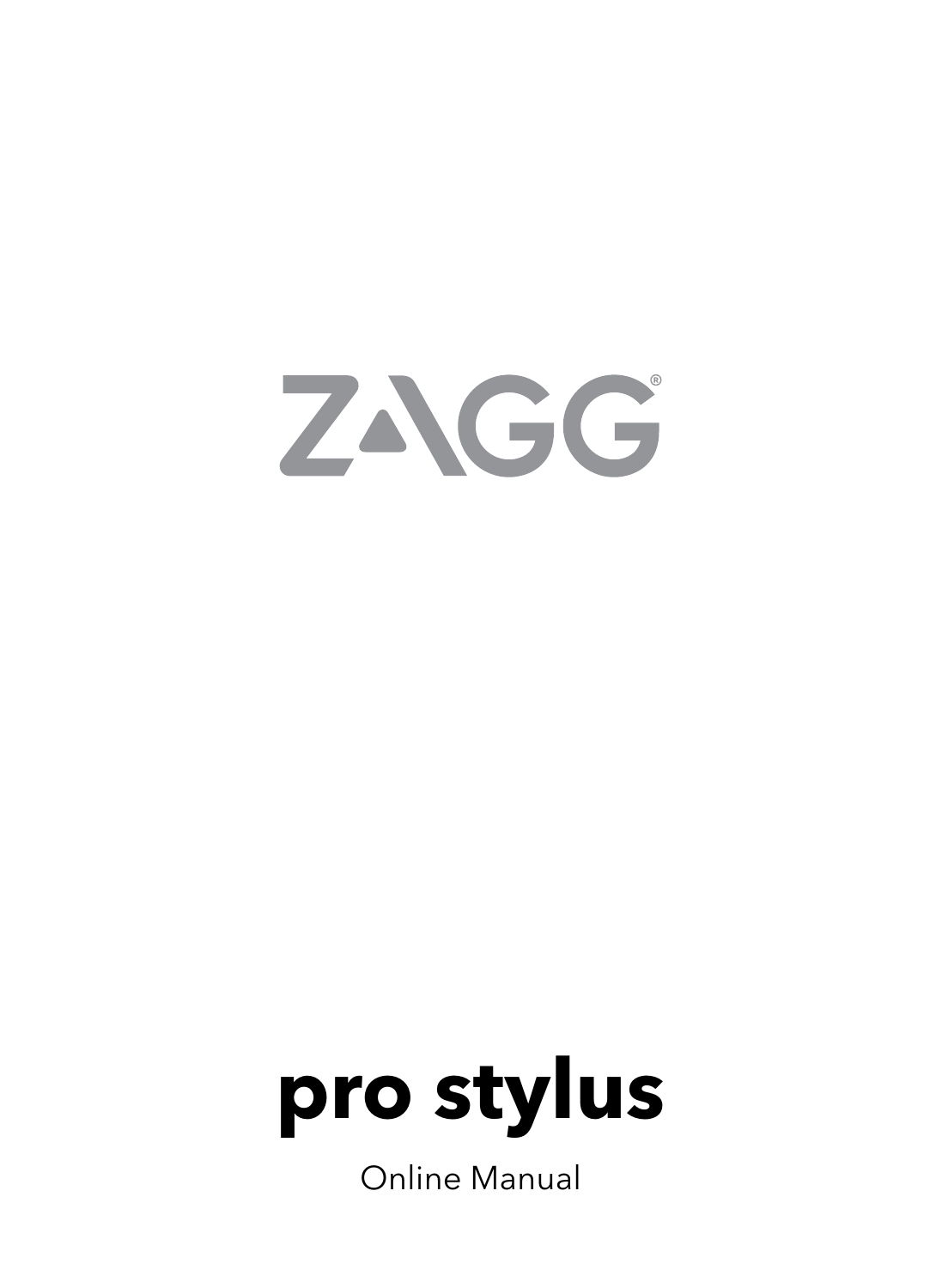#### **Warranty Registration**

Your ZAGG Pro Stylus comes with a one-year manufacturer's warranty. In order to activate the warranty, you must register your Pro Stylus as well as keep your purchase receipt. If you purchased your Pro Stylus from ZAGG.com, ZAGG has already registered it and has a copy of your proof of purchase.

Need more help? Please see our FAQ section at: [www.zagg.](http://www.zagg.com/faq) [com/faq](http://www.zagg.com/faq)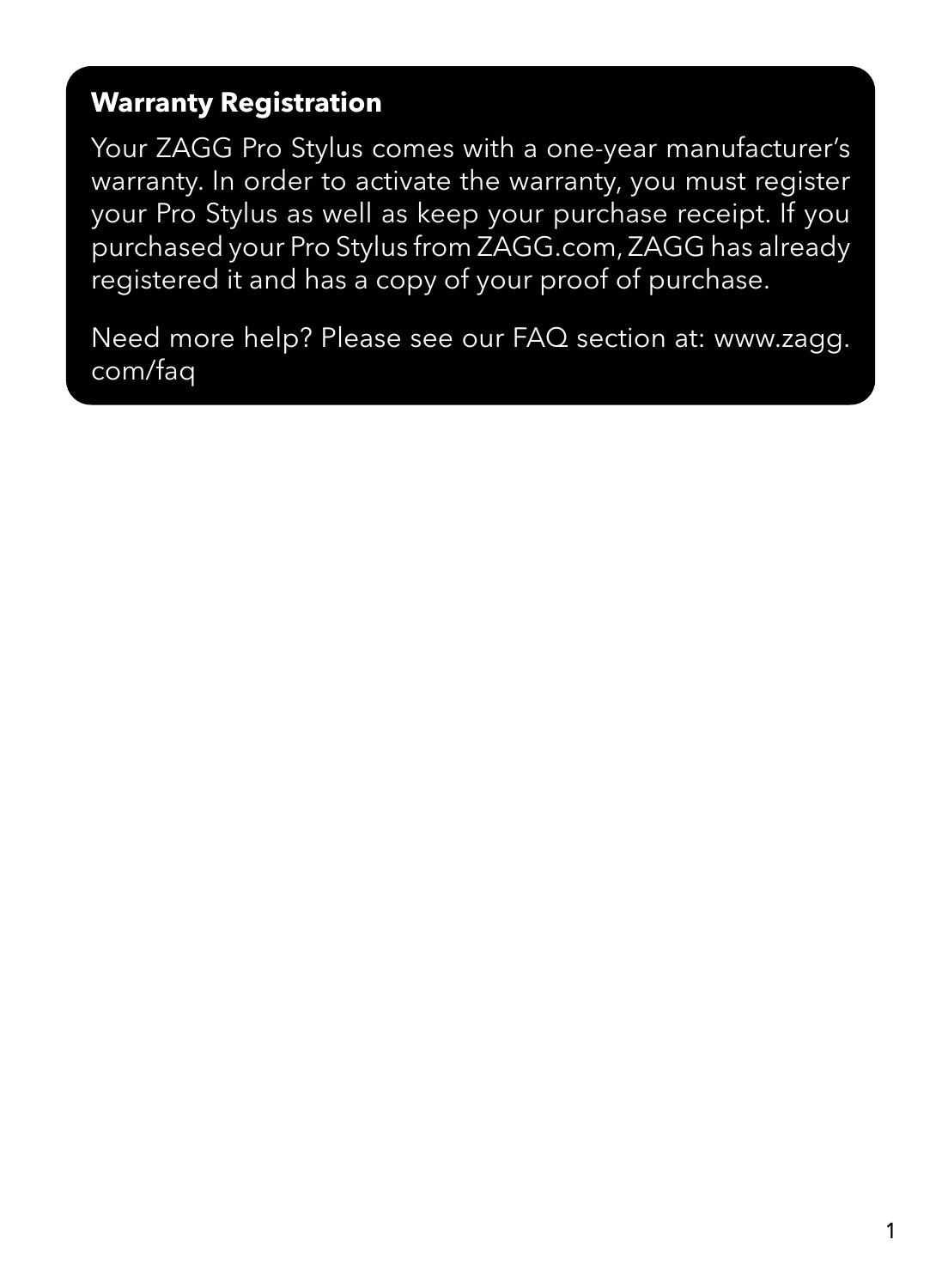### USING THE PRO STYLUS

- 1. The broad, pliable universal capacitive backend tip lets you scroll through pages easily.
- 2. The active tip lets you draw smooth, precise lines for notes or sketches.
- 3. To achieve a thin, precise line, hold the Pro Stylus at an upright angle to use the point of the stylus.
- 4. The create a broader, thicker stroke, hold the Pro Stylus at a less upright angle that allows more of the stylus point to touch the screen.

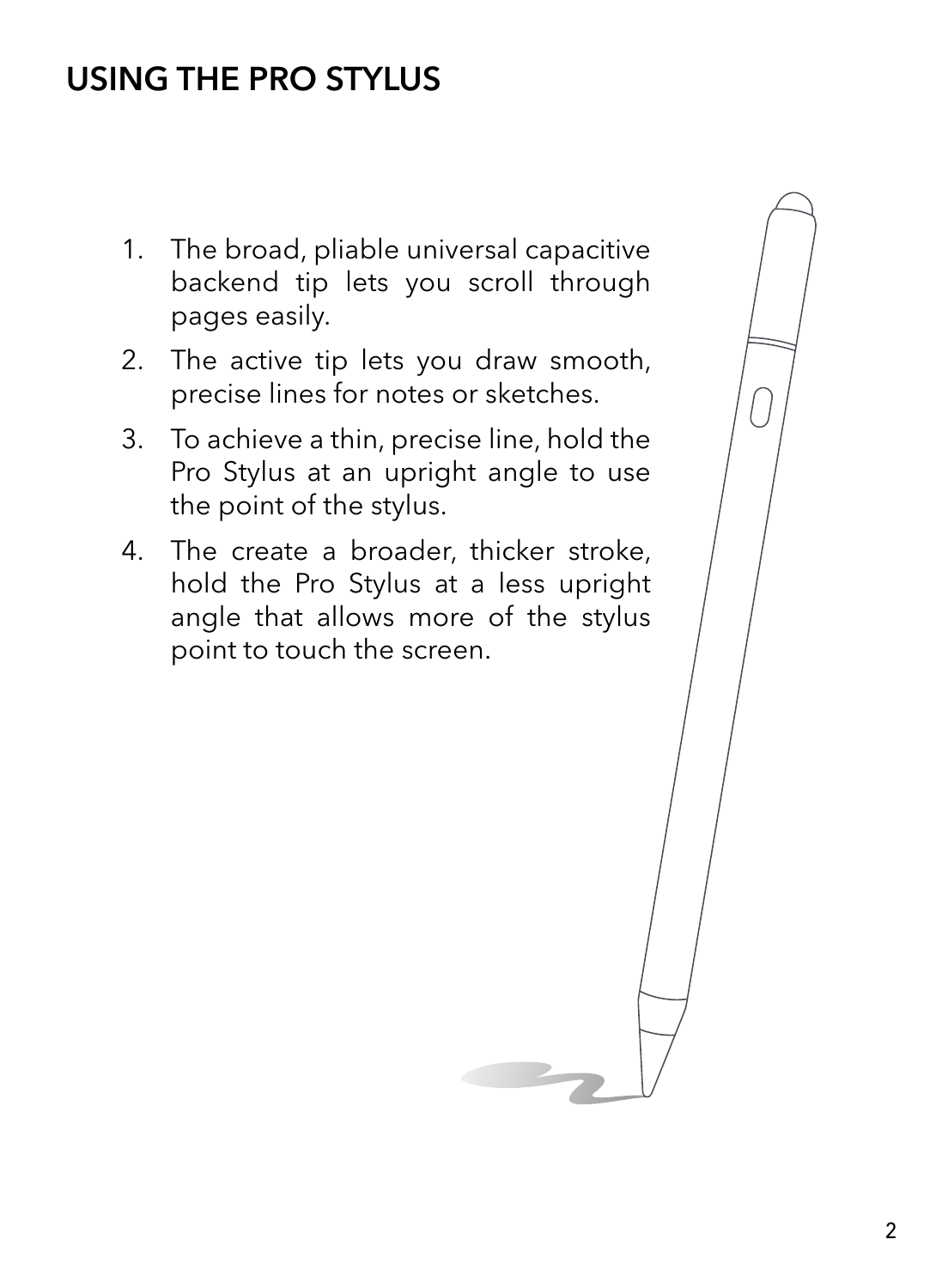#### REPLACING THE TIP



The Pro Stylus comes with a replaceable tip. The stylus tip can be screwed on and off.

### CONNECTING YOUR PRO STYLUS



2. If you have previously paired the Apple Pencil with your tablet, you will need to unpair the Apple Pencil before using the ZAGG Pro Stylus. Once you have unpaired the previous stylus, there is no need to take any other steps to pair the Pro Stylus; simply press Power and use.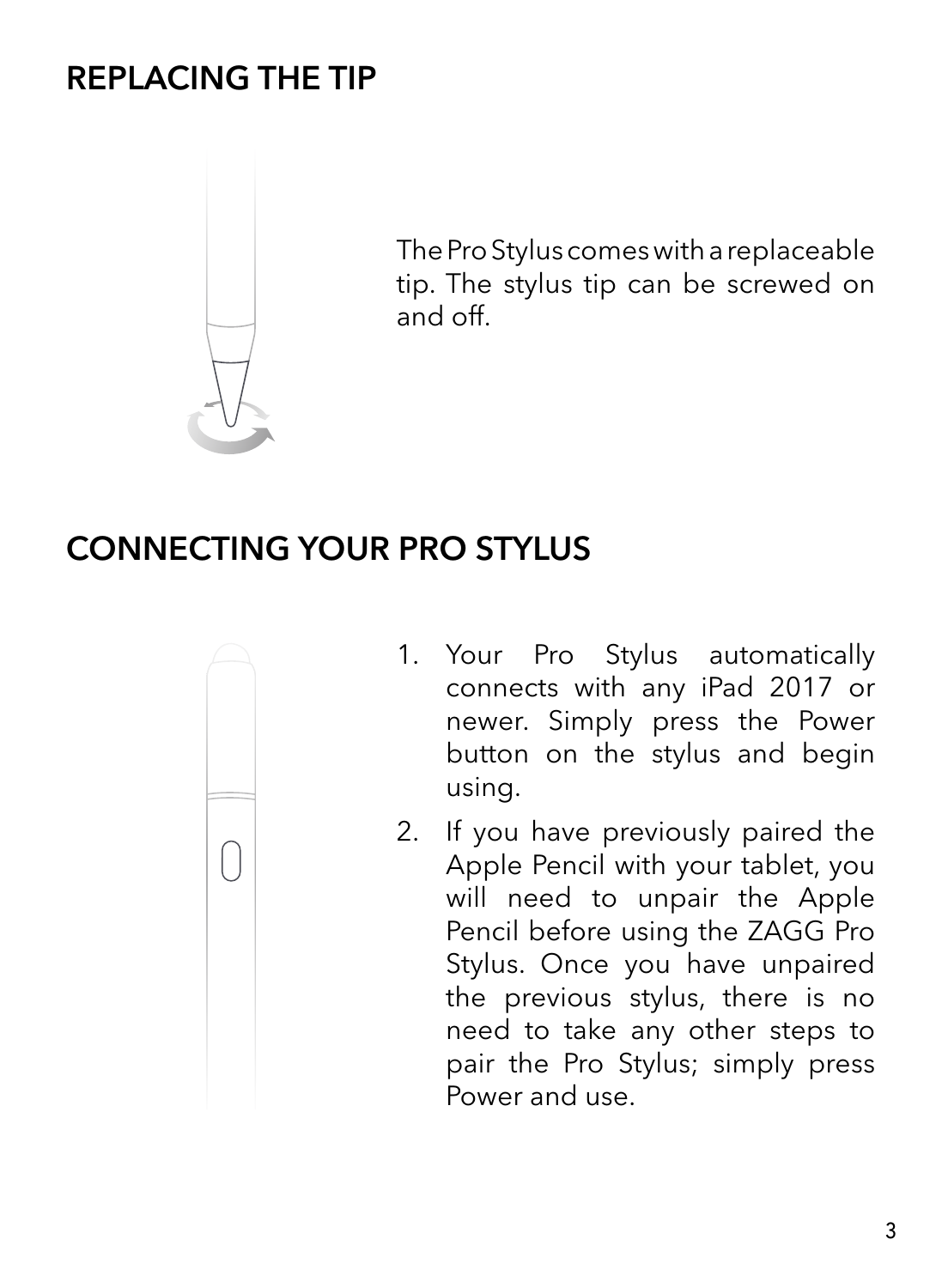# **CHARGING**

The Pro Stylus lasts up to eight hours before it needs to be recharged, so you can do a full day's worth of work. You can charge the Pro Stylus quickly in about one hour and 25 minutes.

To charge your Pro Stylus:



- 1. Plug the Type-C connector into the charging port on the Pro Stylus.
- 2. Plug the regular USB connector into any 5V USB outlet. A red LED will light to indicate your Pro Stylus is charging. This LED will turn off when the Pro Stylus is fully charged.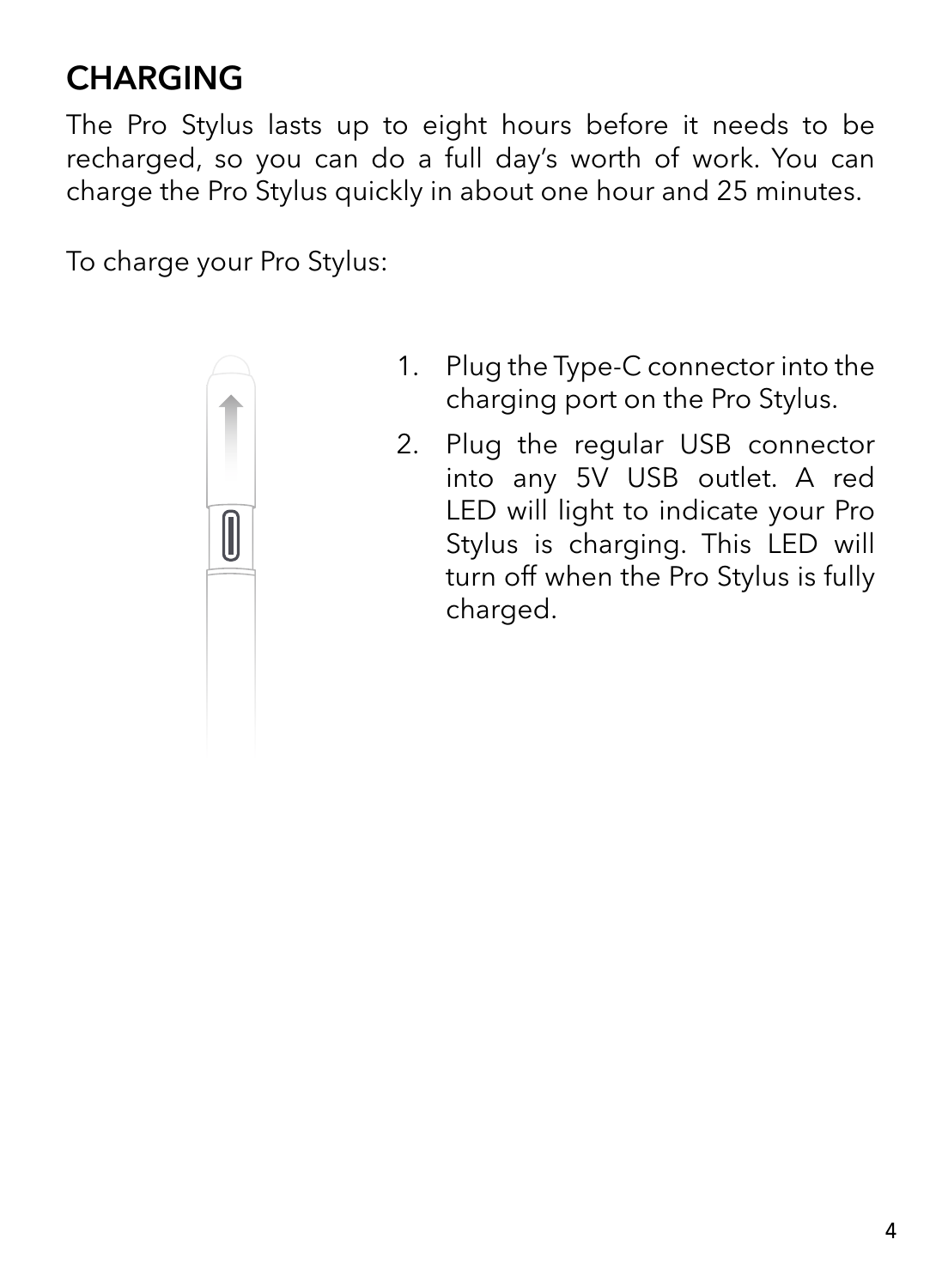## BATTERY LIFE

To see how much batter life you have left, press and hold the Power button for 2 seconds to activate the LED Battery Indicator Light.



- 3 green flashes = 50% or more battery life
- 3 yellow flashes = 25-49% battery life
- 3 red flashes = less than 25% battery life